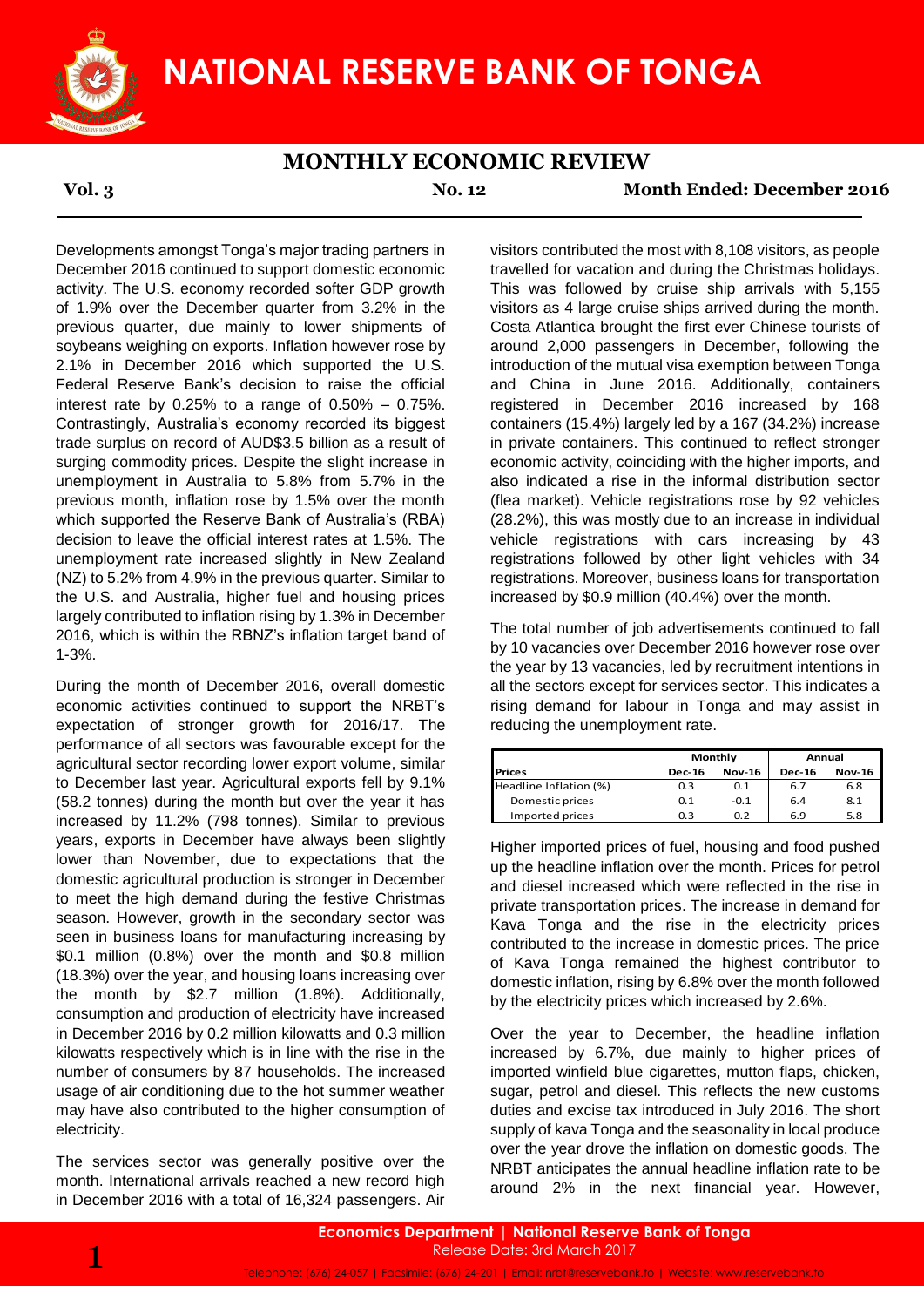

## **MONTHLY ECONOMIC REVIEW**

**Vol. 3 No. 12 Month Ended: December 2016**

movements in commodity and oil prices may pose a risk to this forecast.

|                                       | Monthly       |               |          | Annual        |          |  |
|---------------------------------------|---------------|---------------|----------|---------------|----------|--|
|                                       | <b>Dec-16</b> | <b>Nov-16</b> | % Growth | <b>Dec-15</b> | % Growth |  |
| Nominal Effective Exchange Rate Index | 91.5          | 91.4          | 0.2      | 93.5          | $-2.1$   |  |
| Real Effective Exchange Rate Index    | 101.2         | 100.9         | 0.3      | 98.5          | 2.8      |  |

In December, the United States Dollar (USD), Chinese Yuan (CNY) and Euro Dollar (EUR) strengthened against the Tongan Pa'anga (TOP) while the Australian Dollar (AUD), Japanese Yen (JPY), New Zealand Dollar (NZD), British Pound (GPB) and Fijian Dollar (FJD) weakened against the TOP. As a result, both the Nominal Effective Exchange Rate (NEER) index and the Real Effective Exchange Rate (REER) index slightly increased over the month. In annual terms, the NEER index continued to depreciate while the REER index rose, which may impact Tonga's international competitiveness.

|                               | Monthly                        |      |          | Annual        |          |
|-------------------------------|--------------------------------|------|----------|---------------|----------|
|                               | <b>Dec-16</b><br><b>Nov-16</b> |      | % Growth | <b>Dec-16</b> | % Growth |
| OET Receipts (TOP \$ million) | 89.4                           | 51.8 | 72.7     | 724.5         | 25.9     |
| Export receipt                | 3.8                            | 3.0  | 25.1     | 20.9          | 41.6     |
| Travel receipts               | 11.8                           | 7.6  | 56.5     | 94.6          | 18.9     |
| Private transfers             | 28.6                           | 20.3 | 41.1     | 246.2         | 18.4     |
| Others                        | 45.1                           | 20.9 | 116.3    | 362.7         | 32.9     |
| OET Payments (TOP \$ million) | 47.5                           | 51.5 | $-7.8$   | 607.0         | 12.6     |
| Import payments               | 29.1                           | 27.9 | 4.1      | 343.1         | 9.2      |
| Services payments             | 11.4                           | 11.1 | 2.0      | 136.1         | 23.7     |
| Primary Income payments       | 0.7                            | 1.3  | $-45.3$  | 24.0          | 47.5     |
| <b>Others</b>                 | 6.3                            | 11.1 | $-43.4$  | 103.8         | 5.2      |

Overseas Exchange Transaction (OET) payments further declined in December 2016 due to lower payments for primary income and other payments particularly in the form of direct investments and private capital payments. This includes payments of dividend by private companies and the return of unspent grant funds by the Government. In year ended terms, however, total OET payments rose, which was driven by higher service payments, mainly for personal travel and freight.

OET receipts increased significantly in December 2016, mainly driven by receipts of official grants and private transfers which included the growth in remittances to its monthly record of \$29.8 million. In year ended terms, the rise in OET receipts was attributed to higher remittances and official grant receipts. The dominant currencies for remittance receipts were USD, AUD and NZD supported by the strengthening of the currencies of these countries against the Tongan pa'anga. This also coincided with the

rise in outbound travel from NZ, Australia and US over the year.

|                                  | Monthly       |        |                 | Annual        |            |  |
|----------------------------------|---------------|--------|-----------------|---------------|------------|--|
|                                  | <b>Dec-16</b> |        | Nov-16 % Growth | <b>Dec-15</b> | % Growth I |  |
| Foreign Reserves (\$ in million) | 378.78        | 360.94 | 4.9             | 327.82        | 15.5       |  |
| Import Coverage (months)         | 9.8           | Q 1    |                 | 8.9           |            |  |

The overall balance for December 2016 was a surplus of \$17.8 million. This contributed to the rise in the official foreign reserves to \$378.8 million by the end of December, equivalent to 9.8 months of imports cover, which is well above the NRBT's minimum range of 3-4 months.

|                              | Monthly       |               |          | Annual        |          |  |
|------------------------------|---------------|---------------|----------|---------------|----------|--|
| <b>Money</b>                 | <b>Dec-16</b> | <b>Nov-16</b> | % Growth | <b>Dec-15</b> | % Growth |  |
| Money Supply (\$ in million) | 512.2         | 493.6         | 3.8      | 450.2         | 13.8     |  |
| Net Foreign Asset            | 390.5         | 366.8         | 6.5      | 327.2         | 19.4     |  |
| Net Domestic Asset           | 121.8         | 126.9         | $-4.0$   | 123.3         | $-1.3$   |  |

The growth in the foreign reserves has largely contributed to the rise in broad money over the month and year ended December 2016. The liquidity (reserve money)<sup>1</sup> in the banking system also increased over December 2016, due mainly to higher currency in circulation as banks' had more cash withdrawals from the NRBT vault to facilitate customers' spending during the festive season.

|                               |               | <b>Monthly</b> |          |               | Annual   |  |  |
|-------------------------------|---------------|----------------|----------|---------------|----------|--|--|
| Lending                       | <b>Dec-16</b> | <b>Nov-16</b>  | % Growth | <b>Dec-15</b> | % Growth |  |  |
| Total Lending (\$ in million) | 381.6         | 377.5          | 1.1      | 326.0         | 17.1     |  |  |
| <b>Business lending</b>       | 167.8         | 166.8          | 0.6      | 153.6         | 9.3      |  |  |
| Household lending             | 212.5         | 209.4          | 1.4      | 171.0         | 24.2     |  |  |

Total lending by banks continued to increase in December 2016. Lending to households broke another record of \$212.5 million. This was largely contributed by growth in housing loans. This reflects higher borrower capacity and demand for housing by individuals. The growth in business loans was mostly to public enterprises, transport and wholesale & retail businesses. In addition, low interest rates from the Government Development Loans partially supported the higher lending in the manufacturing and agricultural sectors. In year ended terms, credit growth was \$55.6 million (17.1%), which exceeded the \$37.4 million (13.0%) annual credit growth in December 2015. This growth is expected to continue in the near term.

Interest rates declined over December 2016. Lower household and business lending rates caused the decline in the weighted average lending rate. The weighted average deposit rate also declined due to a decrease in the interest rates for all deposit categories. Overall, the weighted average interest rate spread

**<sup>.</sup>** <sup>1</sup> Sum of currency in circulation, exchange settlement account balances, and required reserve deposits.